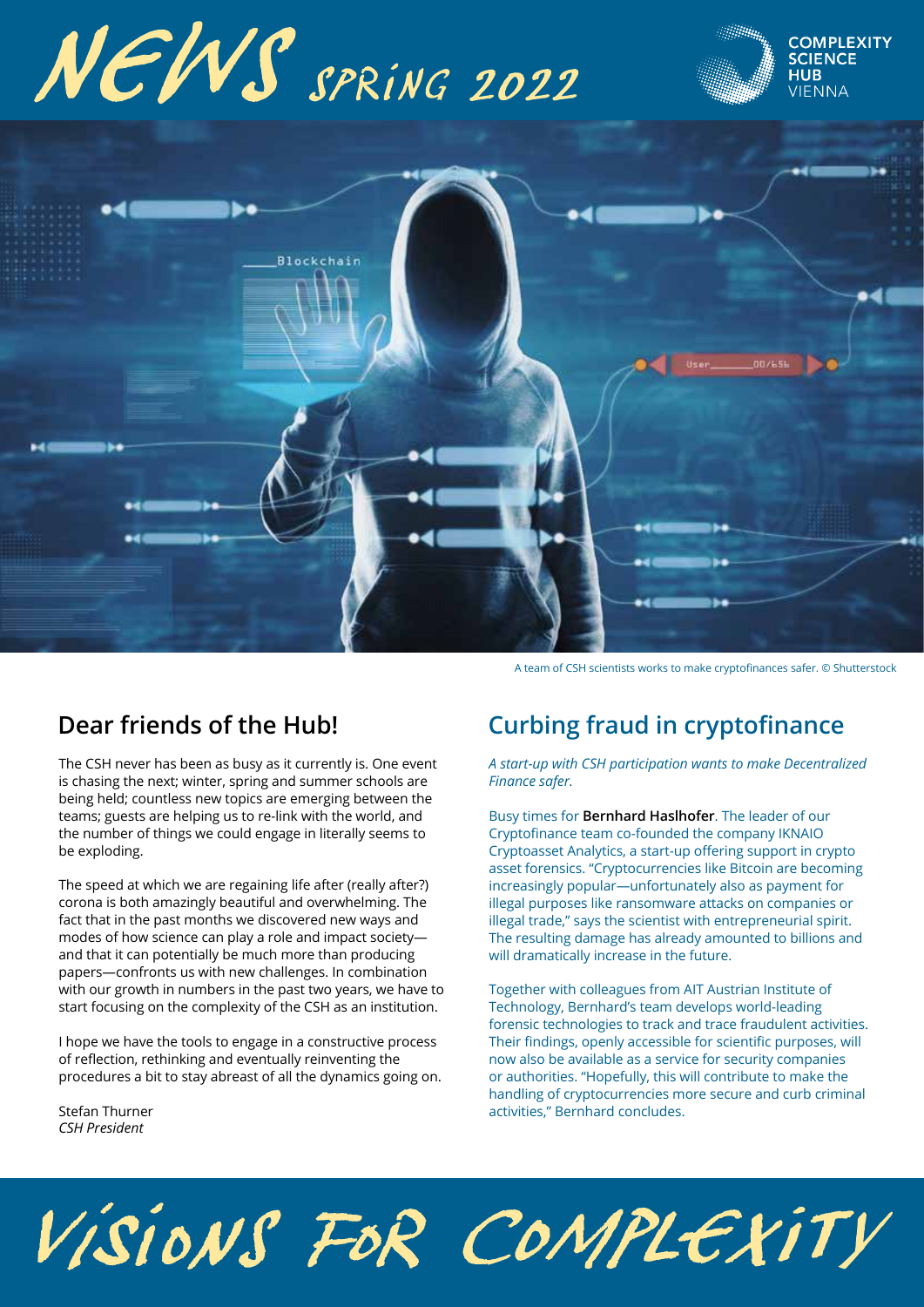## RESEARCH SELECTION



### **Ranking algorithms can reinforce inequalities**

*The way people connect on Twitter or in*  Academia can distort and influence the *visibility and ranking of minorities.* 

Online social networks claim to make connections and bring people together. But the ranking and recommender algorithms that suggest whom to connect with, or who the most relevant scientists in a particular field are, can discriminate against certain groups of people in top ranks and thus exacerbate inequalities, according to a study led by our Network Inequality team.

#### **Algorithms amplify biases**

"We know that ranking algorithms tend to increase the popularity of users who are already popular," says CSH PostDoc and first author **Lisette Espín-Noboa**. "This can lead to a loss of opportunities for other groups. We wanted to understand when these algorithms go wrong." The scientists investigated PageRank,

one of the main algorithms behind Google's search engine, and Who-to-Follow, Twitter's algorithm that suggests people one may find interesting to follow. They composed different networks with 2,000 individuals each and simulated various social mechanisms: the proportion of a minority in the network, how active users were in connecting with others or the way people connected, more specifically, if they connected with popular people, or if they chose people similar to themselves ("homophily").

#### **Key social mechanism is homophily**

The team showed in an earlier paper how the human tendency "like goes with like" can influence the ranking of minorities. The new study adds even more realistic social network scenarios as it not only looks at ranking algorithms, but also social recommender algorithms. The simulations are therefor closer to real conditions. According to this study, the main social mechanisms distorting the visibility of minorities in rankings are homophily and the proportion of the respective minority.

"When the majority group associated mostly with others from the majority, the minority group was underrepresented in top ranks," explains Lisette. "Yet, minorities can overcome this underrepresentation, for instance, by strategically creating more connections to others and by being more active in the network."

*The paper "Inequality and inequity in network-based ranking and recommendation algorithms" appeared in* Scientific Reports*.* 

Ranking algorithms sometimes lead to disadvantages for minority groups. © Shutterstock



### **Animals get Corona, too**

*CSH scientists are collecting the documented cases of SARS-CoV-2 in animals. A dashboard shows them all.*

To tackle major threats to human health, we need an integrated view which not only takes the health of humans, but also animal and environmental health into account, CSH epidemiologist **Amélie Desvars-Larrive** is convinced—and initiated the assembling of all documented coronavirus cases in animals into one database.

 For months, Amélie's team has been meticulously extracting, combining, and structuring data on SARS-CoV-2 cases in animals—and will continue to do so—from ProMED and the World Animal Health Information System (OIE-WAHIS). Amélie also convinced the Wildlife Conservation Society to contribute information.

 The dataset is publicly available for analytical purposes and can be integrated with multidisciplinary data. "We also hope to receive further data from researchers around the world," says the expert in animal health (Amélie did exciting research on rats in the past!).



So far, almost 700 SARS-CoV-2 cases have been documented in animals. © CSH

### **The SARS-ANI Vis Dashboard**

To make the hard-won data easily accessible, **Liuhuaying Yang** and **Johannes Sorger** from the CSH visualization team developed a dashboard. SARS-ANI Vis shows the cases, stratified by species and region, or by which clinical signs of disease, control measures and outcomes were documented.

→ *The dashboard can be reached via the CSH vis page (https://vis.csh.ac.at/sars-ani).*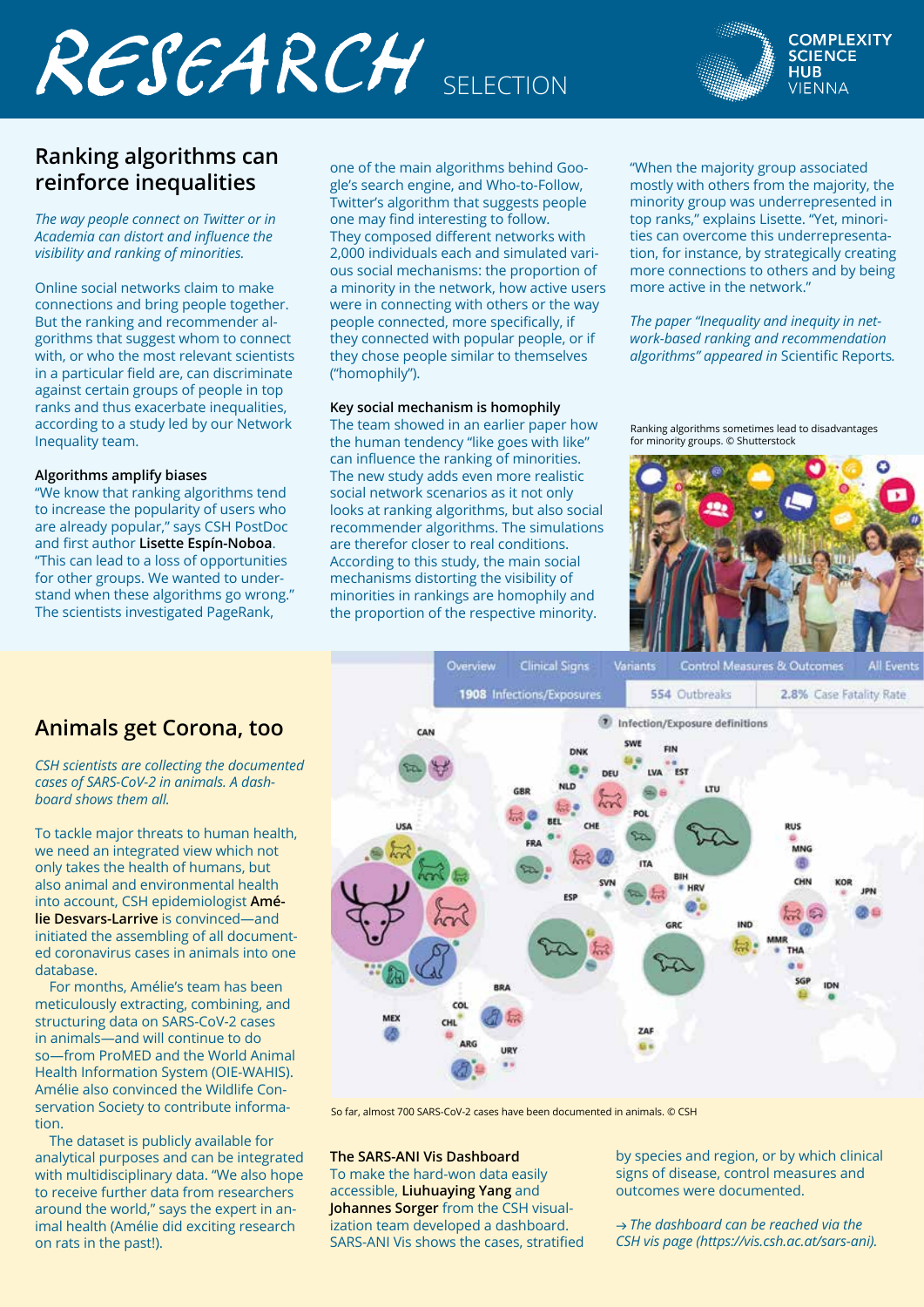## RESEARCH SELECTION



### **The first complete image of an entire economy**

*Hub researchers used VAT data to map the entire production network of Hungary.* 

"By viewing an economy as a network of all companies and their mutual relationships, we can rethink economics," says **Stefan Thurner**, one of the authors of a brand-new study by the CSH Economics team.



The entire production network of Hungary. Colors according to their systemic risk. © CSH

The scientists used a unique dataset of value-added tax (VAT) information—a general tax that is applied to all goods and services—to reconstruct the production processes and the supply relationships between companies in Hungary. By "entire production network" they literally mean all relevant firms and all supply relationships with their clients and customers.

 "This unprecedented granularity allows us to quantify the systemic risk of each single company in that network. We can now determine how each enterprise was affected by supply chain disruptions," explains co-author **Christian Diem**.

 In particular, the 32 top high-risk companies, which represent 0.035 percent of the analyzed Hungarian enterprises, display an extremely high systemic risk of about 23 percent. "This means that, in the short term, about 23 percent of the national production could be adversely affected if firms cannot adjust their supply relations by finding new suppliers and customers fast enough," Christian points out. In addition, the scientists saw that almost 75 percent of the national systemic risk is concentrated on only 100 high-risk companies.

#### **Rethinking economics**

The new approach demonstrates that a real economy cannot be seen as collection of separate supply chains. "Economies are tightly connected networks. In the case of Hungary, we found one strongly connected component that contains 26 percent of all companies," adds Christian. "That means only a few firms pose a substantial risk to the overall .<br>economy."

 The researchers point out that their results have several policy implications. "Using our model, government institutions could identify and monitor the weak spots of an economy: those critical companies that, in case of default, could cause system-wide damage. Once those weaknesses are known, one can consider what can and should be done to fix them. That would make the system way more resilient," Stefan concludes.

**The study "Quantifying firm-level economic** *systemic risk from nation-wide supply networks" appeared in* Scientific Reports.



HUBLIVE

cities in the world! The program is a partnership with the Santa Fe Institute, the Max PIanck Institute for Mathematics in the Sciences/Hamburg University of Technology (DE), the International Center for Theoretical Physics (IT), and the IAS/University of Amsterdam (NL).

The current **Art at the Hub** exhibition features photographs from the Austrian and South Tyrolean photographers **Peter Hassmann** and **Georg Hofer**.



© Peter Hassmann

The CSH Winter School 2022 focused on Green Transition. © Jo Stangl

In April, our long-awaited 2nd Winter School took place in Obergurgl. Nineteen international students listened to, and discussed about Green Transition with **Sigrid Stagl**, **Georg Brasseur**, **Ilona Otto**, and **Stefan Thurner**; virtual presentations were given by **Geoffrey West** and **Stefan Rahmstorf**. "I was impressed by the wide range of perspectives on the subject that we got to know, and how economics, social and natural sciences approach the topic differently," said one of the participants, Moritz Laber. "For me, a major take-away from this multidisciplinary discourse was that there is no silver bullet for such a complex problem. Any solution will have different effects on climate, people and the economy, which might enhance or reduce each other."

In January, we launched the **COmplex SYstems Journalist in Residence (COSY JiR)** program. It offers science journalists an up to three-month fellowship at the CSH. Our first JiR is science journalist, book editor and editorial consultant **W. Wayt Gibbs** from Kirkland, Washington; he will be arriving in mid-May. **Aleszu Bajak**, senior science and investigative data reporter at USA TODAY, will be following in mid-June. We are very much looking forward to their visits.

In July, 36 international PhD students will participate in the **Complexity-GAINs International Summer School 2022** at the Hub to learn about "Disintegration of societies: Quantitative modeling of complex socio-behavioral systems." Of course, there will not only be science all over the place, but also a lot of social and cultural activities in one of the most beautiful